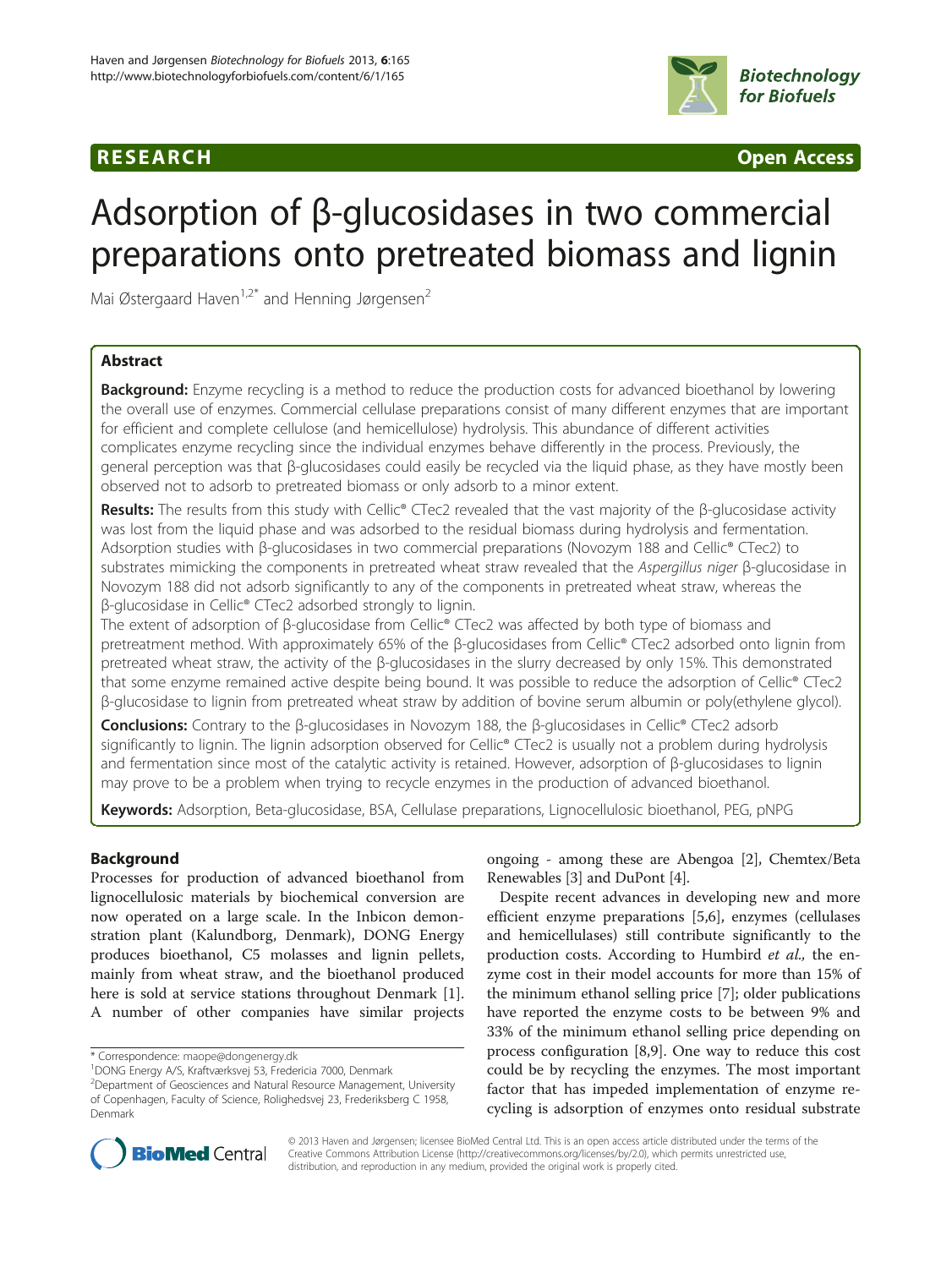(primarily lignin). Tu et al. demonstrated that in experiments with organosolv-pretreated lodgepole pine with low lignin content the cellulases could be recycled four times with hydrolysis yields above 80%, whereas cellulases from hydrolysis of steam-exploded lodgepole pine could not be recycled in a similar manner (yield after first recycling was only approximately 60%) [10].

Over the years, several methods have been suggested for enzyme recycling, for example contact between the lignin-rich residue after hydrolysis/fermentation and new pretreated biomass or different methods for recycling liquid. In some cases, the recycling of liquid has been combined with pH adjustment or alkaline wash to desorb cellulases and/or ultrafiltration to concentrate the cellulases prior to recycling [11-18].

Lignocellulosic biomass contains three main components - cellulose, hemicellulose and lignin. During pretreatment, the structure of the three components is altered depending on the type of pretreatment. Hydrothermal pretreatment, dilute acid pretreatment and steam explosion degrade and solubilize some of the hemicellulose and rearrange or alter the lignin structure within the plant cell wall. Organosolv pretreatment removes a major part of the lignin and some hemicellulose [19]. Common characteristics for all pretreatment methods are that they rearrange and in some cases remove parts of the cell wall structure and render it more accessible for enzymatic degradation by cellulases. Lignin is a large random polymer that contains a wide range of functional groups (for example, hydroxyl, methoxyl and carbonyl) and chemical bonds between them (for example, β-aryl ether structure and β-β bonds). Lignin is generally composed of three major monolignols differing in the substitution pattern of methoxy groups on the aromatic ring: p-coumaryl alcohol (H units), coniferyl alcohol (G units) and sinapyl alcohol (S units). The composition of lignin the ratio between H, G and S units - depends on the type of plant. Generally, softwood (like spruce) almost exclusively contains G units, whereas for instance grasses (like wheat straw) contain all three monolignols [20]. Because the pretreatment changes the chemical composition and structure of the pretreated biomass, this will also affect the adsorption of the enzymes during hydrolysis and fermentation and thereby probably also the recyclability of the enzymes [13,21].

When lignocellulosic biomass is enzymatically hydrolyzed using commercial cellulase preparations, many different activities are present to ensure efficient hydrolysis of cellulose (and hemicellulose). These include different cellulases (endo- and exoglucanases), β-glucosidases, xylanases [22,23], esterases [24], swollenins or expansins [25], and oxidative enzymes [26]. This diversity and the multiple enzyme activities complicate the recycling process because each of these individual enzymes have different

physical properties, such as stability and adsorption/desorption behavior.

The phenomenon of adsorption of cellulases onto cellulose is well investigated. During hydrolysis of biomass, cellulases are generally adsorbed to the pretreated substrate rapidly [27-30]. Singh et al. reported that cellulases were adsorbed to Avicel and potato pulp within the first 10 min of contact at 30°C [28]. Adsorption of cellulases to cellulose is necessary to bring the enzymes in close contact with the insoluble substrate, thereby enabling the catalytic process to take place. In some cases, the cellulases are reported to desorb as the cellulose and hemicellulose are hydrolyzed, [31] whereas in other cases they are reported to stay adsorbed [32]. The latter is likely related to unproductive binding or adsorption of cellulases to lignin through hydrophobic interactions, which is also a well-known phenomenon in hydrolysis lignocellulosic materials. The unproductive binding of cellulases can be reduced or avoided by addition of protein [33], surfactants [34-36] or surfactant precursors [37-39].

Although involved in cellulose degradation, βglucosidases are not true cellulases. Their substrate is cellobiose, which is soluble, unlike cellulases that degrade insoluble cellulose. Generally, β-glucosidases have been thought (and in some cases also demonstrated) to stay free in solution during hydrolysis and fermentation. For example, Berlin et al. described that the electrophoresis band corresponding to β-glucosidase activity in the liquid phase did not change during hydrolysis [31]. However, others have reported that β-glucosidases can also adsorb to pretreated biomass. Yang and Wyman [33] demonstrated that β-glucosidases from Novozym 188 adsorbed to dilute acid-pretreated corn stover and Pareek et al. [40] also observed that this β-glucosidase could adsorb to different lignin and hemicellulose preparations. Pribowo *et al.* [41] reported that β-glucosidase activity was found in both the liquid and solid phase, indicating that β-glucosidases can adsorb to the solid particles of pretreated biomass. Várnai et al. have demonstrated that β-glucosidases can adsorb to some substrates but to a smaller extent than observed for cellulases [42].

The adsorption and desorption as well as the stability of different enzymes in the cellulase mixture are properties of the individual enzymes. Therefore, the recovered enzyme mixture after hydrolysis and fermentation is likely to have a different activity profile compared to the original mixture and may even be devoid of essential activities [10,43].

The initial aim of this work was to recycle (part of) the enzymes through the liquid phase after hydrolysis, fermentation and vacuum distillation (Figure 1). However, our initial experiments with Cellic® CTec2 showed that β-glucosidase activity in the liquid phases was almost absent, and therefore β-glucosidases could not be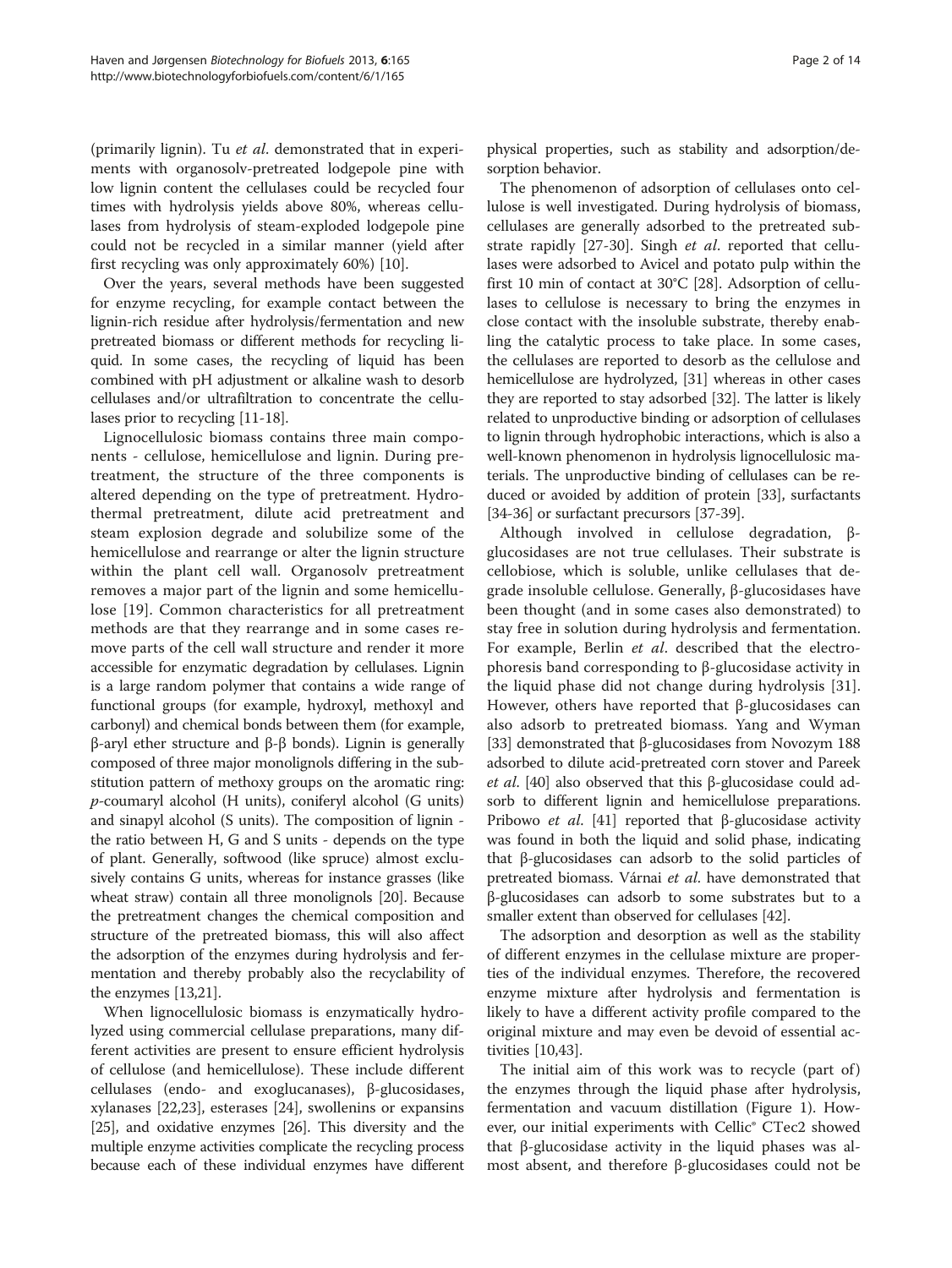

recycled by this method. Here, we present data from experiments aiming at describing the adsorption of βglucosidases from two commercially available enzyme preparations (Novozym 188 and Cellic® CTec2, both from Novozymes, Bagsværd, Denmark) to different components in pretreated wheat straw as well as other pretreated biomasses. Because the enzyme preparations were not pure β-glucosidase preparations, the β-glucosidase adsorption was measured indirectly by comparing the amount of free β-glucosidase activity in the liquid phase of samples incubated with and without substrate. The relative amount of free β-glucosidase activity was calculated from these two values.

# Results and discussion

Hydrolysis and fermentation of pretreated wheat straw

Initial experiments with recycling of enzymes after hydrolysis and fermentation of pretreated wheat straw at 25% dry matter (DM) with Cellic® CTec2 showed that, surprisingly, only a small amount of β-glucosidase activity was free in solution (less than 1% of the initial activity). Interestingly, there was no sign of cellobiose build-up during the process as would have been the case if the β-glucosidases were inactivated. The activity measurements were supported by SDS-PAGE, which showed that the band around 110 to 120 kDa typically associated with β-glucosidases was indeed absent from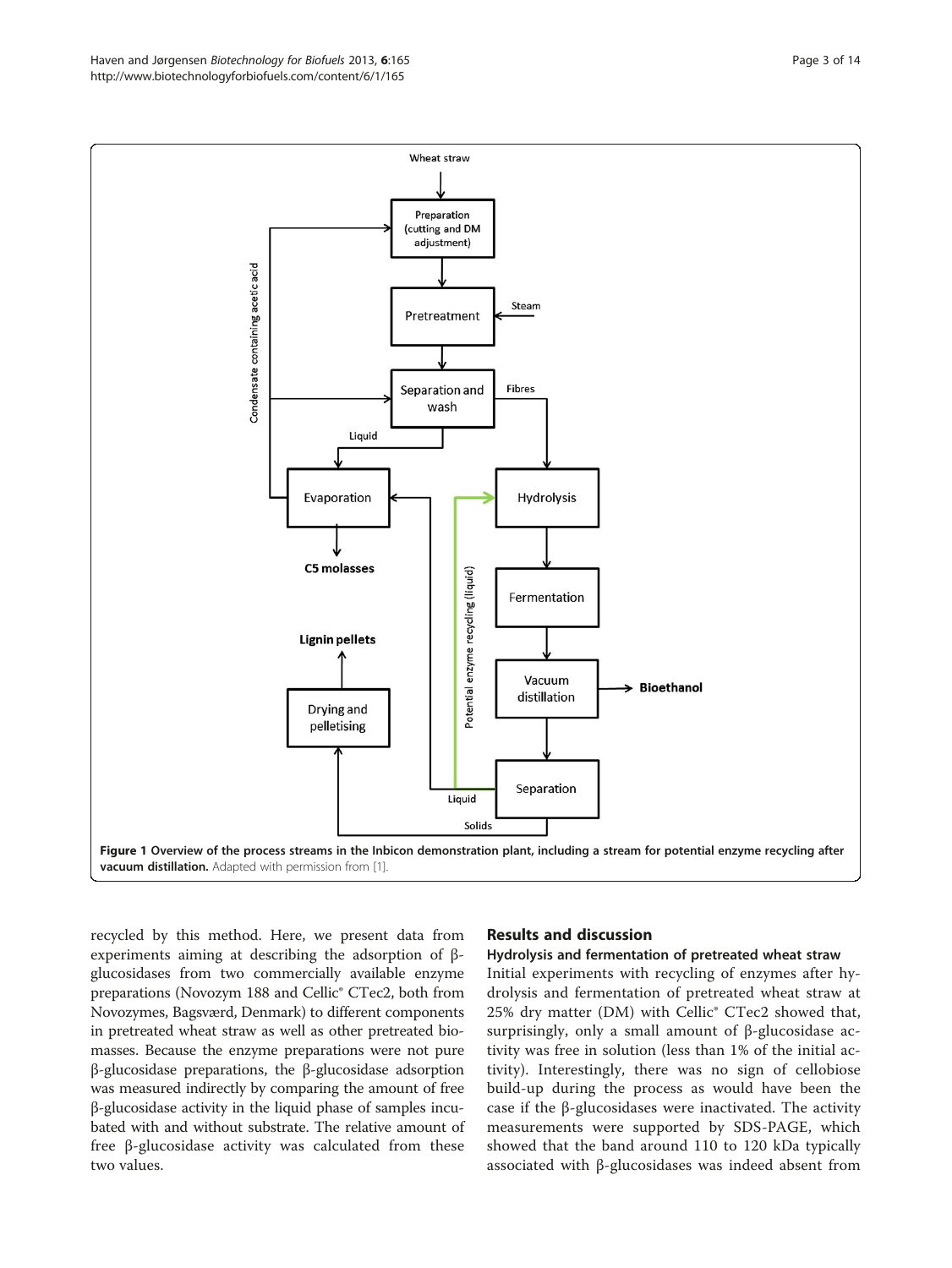the liquid (the Aspergillus niger β-glucosidase in, for example, Novozym 188 has a molecular weight of approximately 120 kDa). Therefore, it seemed that the βglucosidases were adsorbed to the pretreated biomass but still catalytically active. This was not in line with the general perception that β-glucosidases either do not absorb onto pretreated biomass [10,13,31] or only adsorb to a minor extent [42]. Additional experiments where the solid residue after hydrolysis and fermentation was washed with buffer showed that it was not possible to desorb the β-glucosidases from the pellet (confirmed by both measurements of β-glucosidase activity and SDS-PAGE, data not shown). Furthermore, addition of cellobiose to suspensions of the residual solids in 0.1 M Na-acetate buffer (pH 4.8) demonstrated that the β-glucosidases were still active as the cellobiose was rapidly hydrolyzed to glucose. These initial results indicated that the β-glucosidases in Cellic® CTec2 adsorbed strongly to the residual solids but were still catalytically active. Previously, changes in pH have been demonstrated to desorb enzymes [44-46]. However, in this case, changes of pH in the range from 5 to 10 did not lead to a significant desorption of βglucosidase activity. The highest amount of free βglucosidase activity was observed when pH was adjusted to 9 or 10 for a maximum of 15 min, in which case less than 2% of initial activity was recovered.

#### β-glucosidase adsorption experiments

The adsorption of β-glucosidases from Cellic® CTec2 to different substrates was compared to the adsorption of β-glucosidases in Novozym 188. Novozym 188 contains  $β$ -glucosidases from *A. niger* and has for many years been the classical reference β-glucosidase extensively used to supplement Trichoderma reesei cellulases (for example, Celluclast®) with β-glucosidase activity for hydrolysis of lignocellulosic biomass. Initial experiments demonstrated that after 1 h incubation with lignin from pretreated wheat straw at 33°C, the amount of free β-glucosidase activity from Cellic® CTec2 had stabilized (measurement of free βglucosidase activity in the supernatant every 10 min for a total of 100 min). The two enzyme preparations were incubated (1 h, 33°C) with different substrates as described for the individual experiments and the β-glucosidase activity in the supernatant was measured and compared with the activity of a reference without added substrate.

# β-glucosidase adsorption to pretreated wheat straw

A comparison was made of the adsorption of βglucosidases from Cellic® CTec2 and Novozym 188 to different substrates mimicking the individual components in pretreated biomass. The substrates were cellulose (filter paper), hemicellulose (arabinoxylan) and enzymatically purified lignin from pretreated wheat straw as well as pretreated wheat straw containing a mixture of cellulose, hemicellulose and lignin. These were dosed according to their content in the pretreated wheat straw resulting in the following concentrations: cellulose, 24 mg/mL; arabinoxylan, 2 mg/mL; lignin, 15 mg/mL; and pretreated wheat straw, 48 mg/mL. Both enzymes were added in a dosage of 500 nkat/mL - corresponding to 2.1 mg/mL protein for experiments with Cellic® CTec2 and 28.0 mg/ mL protein for Novozym 188. The adsorption was evaluated by measurement of free β-glucosidase activity in the supernatant after incubation and comparison with a reference sample without substrate. The relative amount of free β-glucosidase activity after incubation with the different components can be seen in Figure 2. The experiment showed that for Novozym 188 there was no statistically significant adsorption of β-glucosidase activity to any of the tested compounds. By contrast, the β-glucosidases in Cellic® CTec2 adsorbed significantly to both lignin and pretreated wheat straw, which indicated that hydrophobic interactions between lignin and β-glucosidases in this enzyme preparation was most likely the cause of the adsorption onto the substrates. As the surface area of filter paper might be lower than that of powdered arabinoxylan or lignin, the adsorption to a powdered cellulose substrate (Avicel®) was also tested. The results revealed no statistical difference in adsorption of the two different βglucosidases to the two substrates (data not shown).

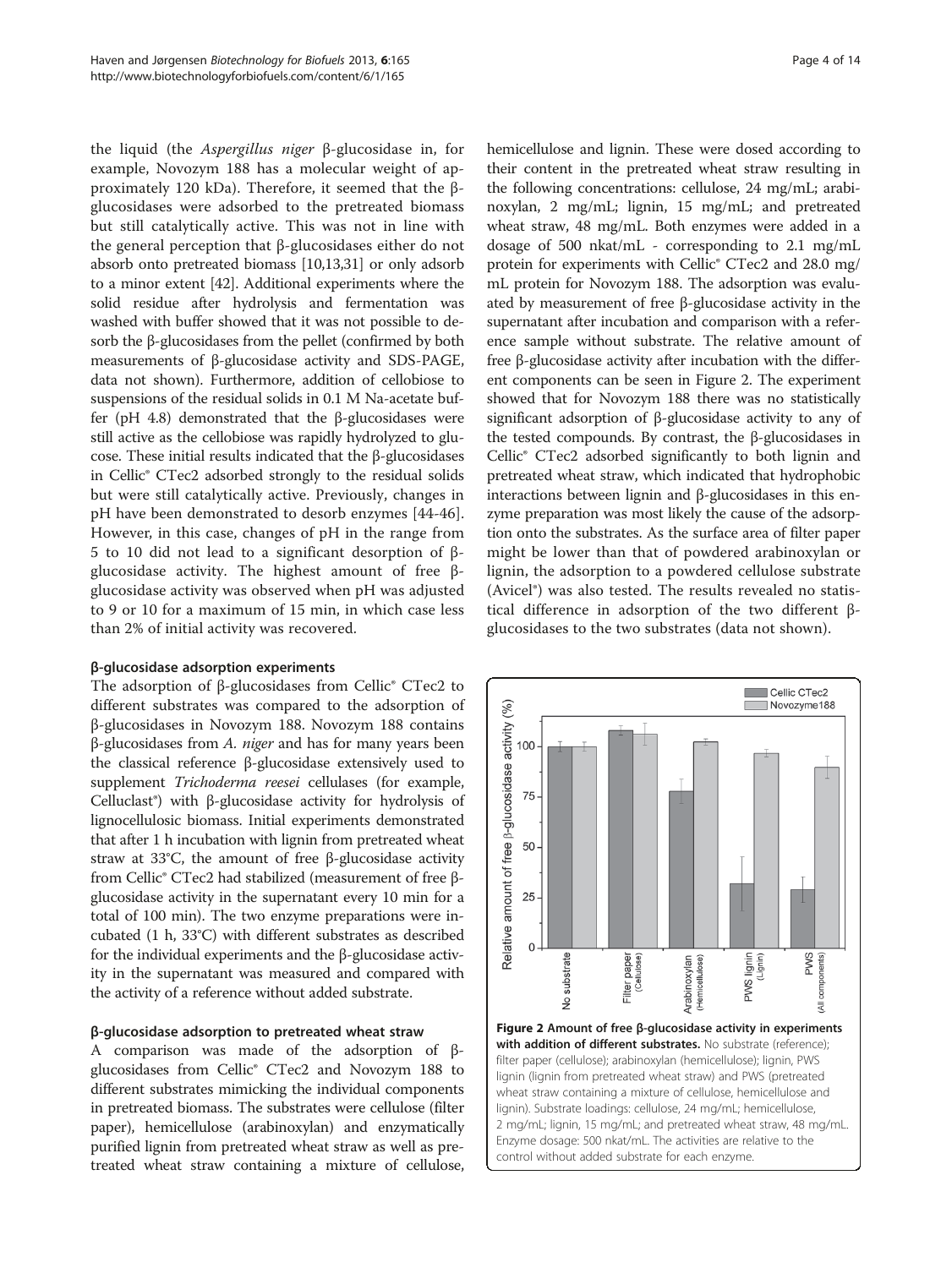We also tested commercial cellulase mixtures from other enzyme suppliers. These results confirmed that either the β-glucosidases did not adsorb to any of the tested components in pretreated biomasses or they adsorbed to pretreated wheat straw and lignin from pretreated wheat straw (unpublished data due to intellectual property rights). The adsorption of β-glucosidases to lignin was therefore not exclusively related to the βglucosidase in Cellic® CTec2. Cellic® CTec2 and Novozym 188 seem to represent well extremes in the observed adsorption behavior for the β-glucosidases in a range of commercial cellulase preparations. Our results thereby emphasize that the β-glucosidases in today's commercial cellulase preparations are not identical and therefore behave differently with regard to, for example, their adsorption behavior.

The difference in lignin adsorption of β-glucosidases from Cellic® CTec2 and Novozym 188 was further emphasized when the concentration of lignin was varied. For Cellic<sup>®</sup> CTec2 there was a clear correlation ( $R^2 = 0.98$ ) between the amount of added lignin and the amount of free (and thereby also adsorbed) β-glucosidase activity (Figure 3). For Novozym 188 a small increase in adsorption was observed with increasing lignin concentration (the slope was different from null with a P-value of 0.0097). However, only the adsorption at 5% lignin was statistically different from the value without addition of lignin (Figure 3).

Here, it was interesting to note that a pretreated substrate containing 33% lignin (as the pretreated wheat straw used here) will correspond to around 7% lignin in a hydrolysis with initial 21% DM, which is a realistic



concentration of DM in a commercial plant for production of advanced bioethanol. This means that the main part of the β-glucosidases will be adsorbed onto the pretreated biomass when using Cellic® CTec2 in production of bioethanol at high dry matter content, confirming the initial findings from experiments with hydrolysis and fermentation of pretreated wheat straw at 25% DM.

# Effect of biomass and pretreatment on β-glucosidase adsorption

Because lignin from different plant species differs in composition, for example, by the relative amount of monolignols, we tested if lignin from different pretreated biomasses adsorbed β-glucosidases differently. Furthermore, it is well-known the pretreatment also affects the lignin structure and therefore samples from different pretreatment methods were also included in the test.

In the experiment, all biomasses were dosed according to their lignin content to obtain 1.5% lignin in the assay. The composition of the pretreated biomasses can be seen in Table 1. Comparison of the adsorption of β-glucosidases to different pretreated biomasses revealed that the adsorption of β-glucosidases from both of the tested enzyme preparations depended on both the pretreatment process and the type of biomass (Figure 4). Both the data for the relative amount of free β-glucosidase activity (Figure 4a) and the SDS-PAGE data (Figure 4b) confirmed that the adsorption of β-glucosidases from Novozym 188 to the different pretreated substrates was small or negligible. By contrast, β-glucosidases in Cellic® CTec2 adsorbed significantly but to a different extent to all the tested biomasses. Of all tested pretreated biomasses, steam-exploded spruce adsorbed the largest amount of the β-glucosidase activity. The reason for this may be the different composition of softwood lignin compared to that of the grasses. Softwood lignin contains mainly G-units, whereas grasses contain S, G and H units and are therefore structurally and chemically different [20].

Furthermore, our results demonstrated that the pretreatment method significantly affected the β-glucosidase adsorption. This was probably a result of the changes in especially the lignin structure that can occur during pretreatment, for example, from condensation [48,49], hydrolysis, formation of pseudolignin [50-53], sulfonation and solubilization of minor fragments, such as phenolic compounds.

The data also showed that for wheat straw, the pretreatment method significantly affected the adsorption of β-glucosidases from Cellic® CTec2 to the substrate. Organosolv pretreated wheat straw adsorbed significantly more activity than the two other types of pretreated wheat straw. Nakagame *et al*. have previously compared steam explosion and organosolv pretreatment of three different substrates, and their results also generally showed that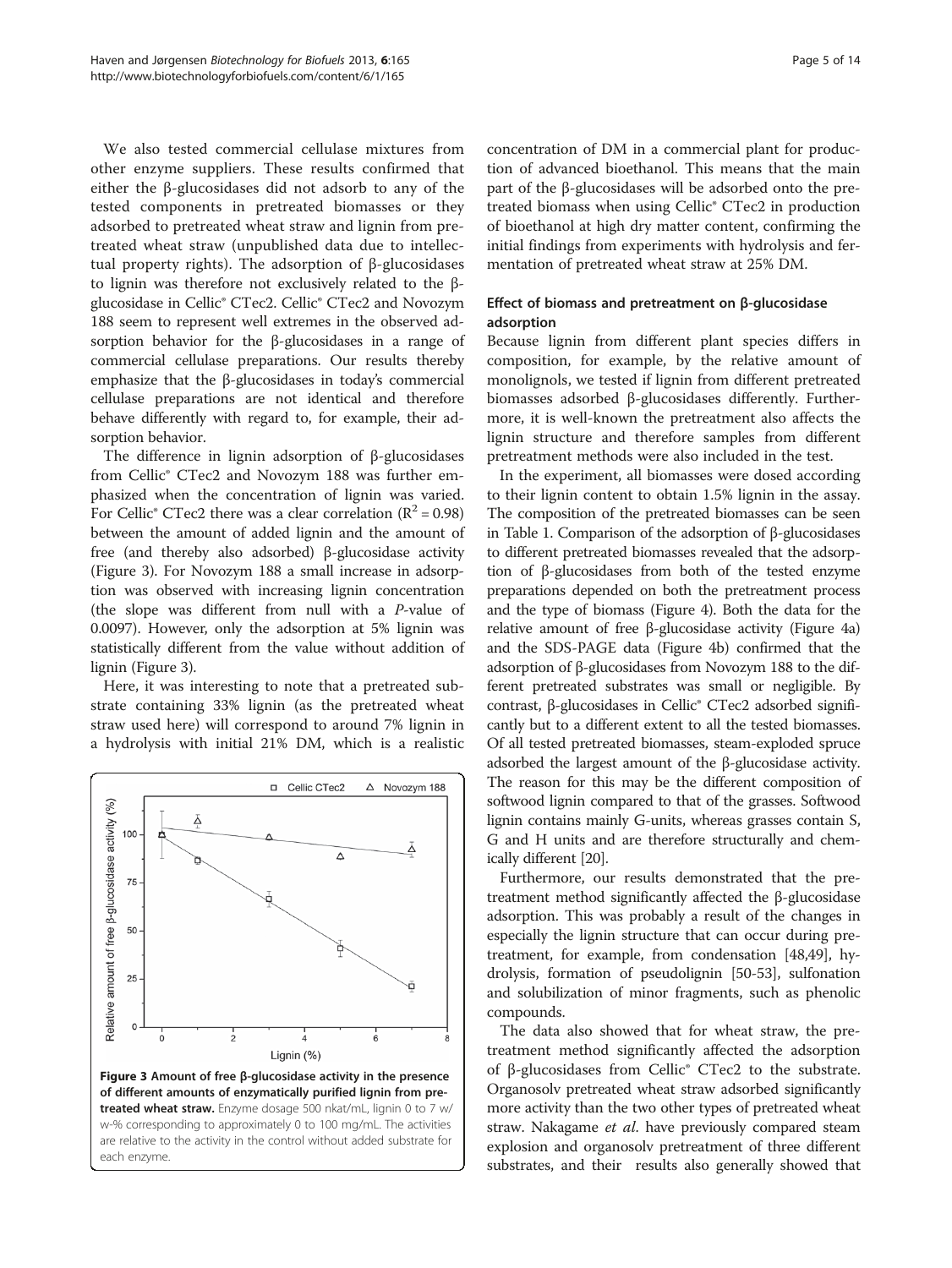# Table 1 Composition of pretreated biomasses

|                     |                     |          |                             |                                                                 | Composition (% of dry matter) |                  |               |                          |                          |                |                |
|---------------------|---------------------|----------|-----------------------------|-----------------------------------------------------------------|-------------------------------|------------------|---------------|--------------------------|--------------------------|----------------|----------------|
| <b>Abbreviation</b> | <b>Biomass</b>      | Origin   | <b>Pretreatment method</b>  | <b>Pretreatment conditions</b><br>(time (min)/temperature (°C)) | Glucan                        | Xylan            | Arabinan      | <b>Mannan</b>            | Galactan                 | Lignin         | Ash            |
| <b>PWS</b>          | Wheat straw         | Denmark  | Steam                       | 14.8 / 195                                                      | $51.0 + 0.4$                  | 4.1<br>$+0.2$    | $0.0 + 0.0$   | $\overline{\phantom{a}}$ | $\overline{\phantom{a}}$ | $33.0 \pm 0.3$ | $5.1 \pm 0.1$  |
| PSB                 | Sugarcane bagasse   | LA, USA  | Steam                       | 12.0 / 196                                                      | $52.7 \pm 0.7$                | 4.1<br>$\pm 0.1$ | $0.7 \pm 0.0$ | $\sim$                   | $\sim$                   | $31.0 \pm 0.8$ | $7.4 \pm 0.6$  |
| EFB                 | Empty fruit bunches | Malaysia | Steam                       | 13.0 / 199                                                      | 43.5 $\pm$ 0.8                | $4.9 \pm 0.2$    | $0.0 \pm 0.0$ | ۰                        | $\overline{\phantom{a}}$ | $37.6 \pm 0.8$ | $3.5 \pm 0.3$  |
| PCS                 | Corn stover         | MN, USA  | Steam                       | 17.4/195                                                        | $\pm 2.7$<br>44.1             | $3.2 \pm 0.6$    | $0.1 \pm 0.0$ | $\overline{\phantom{a}}$ | $\overline{\phantom{a}}$ | $28.1 \pm 1.4$ | $15.2 \pm 0.5$ |
| <b>HWS</b>          | Wheat straw         | Denmark  | $H2SO4$ impregnation, steam | 12.0/180                                                        | $49.4 \pm 0.9$                | $4.5 \pm 0.2$    | $1.0 \pm 0.2$ | $\overline{\phantom{a}}$ | $\sim$                   | $33.3 \pm 0.6$ | $5.4 \pm 0.2$  |
| <b>SES</b>          | Spruce              | Sweden   | Steam explosion             | 5 to $7/210$ to $215 + 2\%$ to<br>$3\%$ SO <sub>2</sub>         | $38.5 + 0.3$                  | $2.3 + 0.2$      | $0.4 \pm 0.0$ | $3.5 \pm 0.2$            | $0.5 \pm 0.1$            | $50.6 \pm 1.5$ | $1.0 \pm 0.3$  |
| OWS1                | Wheat straw         | Denmark  | Organosolv                  | $60/200 + 1\%$ H <sub>2</sub> SO <sub>4</sub>                   | $63.5 \pm 0.6$                | $8.3 \pm 0.1$    | $0.1 \pm 0.0$ | $\sim$                   | $\overline{\phantom{a}}$ | $13.1 \pm 0.3$ | $4.8 \pm 0.1$  |
| OWS <sub>2</sub>    | Wheat straw         | Denmark  | Organosolv                  | $60/200 + 1\%$ H <sub>2</sub> SO <sub>4</sub>                   | $60.7 \pm 1.1$                | $7.2 \pm 0.0$    | $0.1 \pm 0.0$ | $\sim$                   | $\overline{\phantom{a}}$ | $20.6 \pm 0.4$ | $3.0 \pm 0.1$  |

The composition (in % of dry matter) of the pretreated biomasses is measured according to the National Renewable Energy Laboratory procedure for structural carbohydrates and lignin in biomass. [47].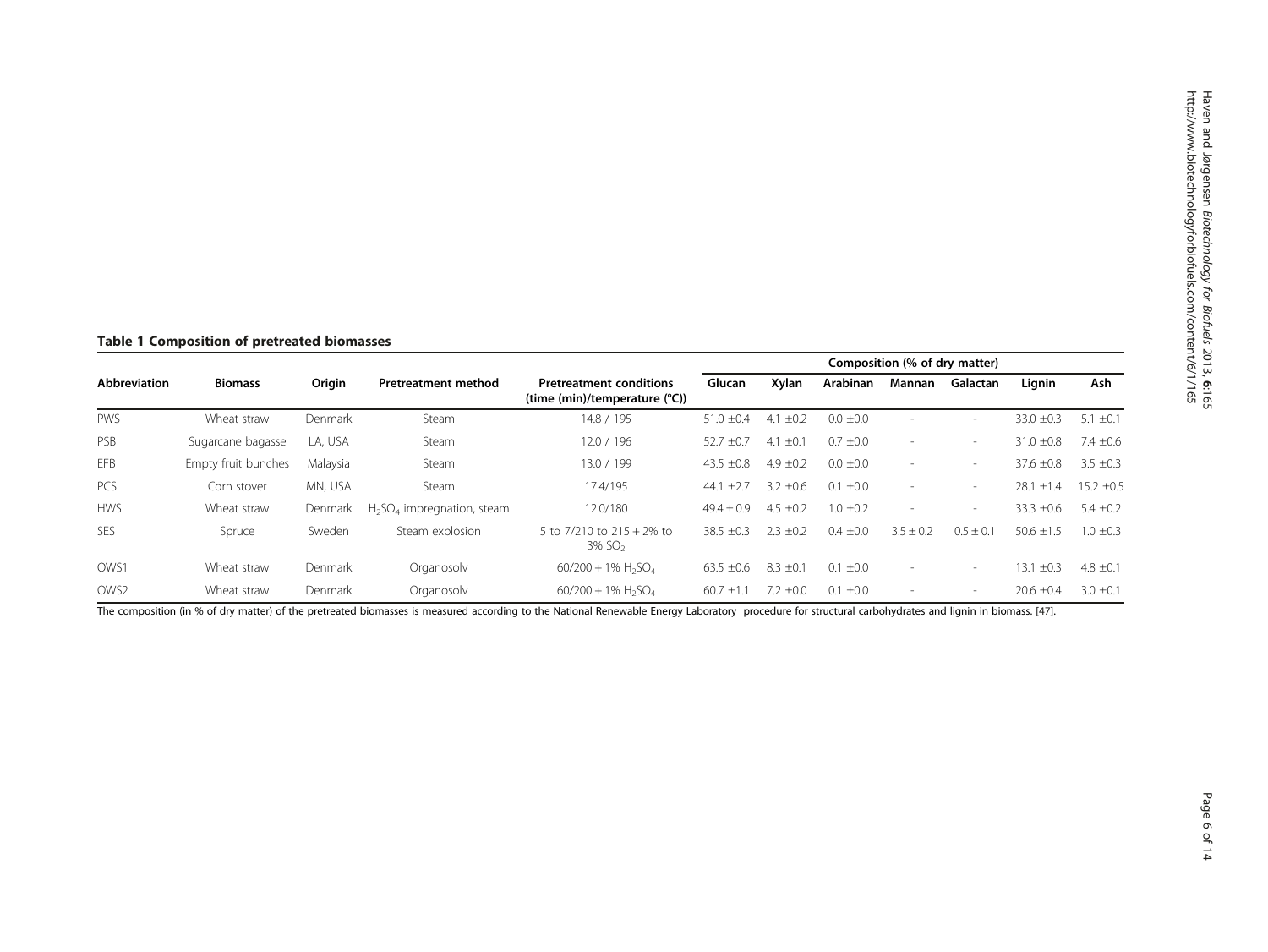

organosolv pretreated substrates adsorbed more protein from commercial cellulases compared to steam exploded substrates [21]. Interestingly, even though Nakagame et al. [21] were working with a different enzyme system (a mixture of Spezyme CP and Novozym 188); their results supported our finding that organosolv pretreated substrates adsorbed more β-glucosidase activity and enzyme protein. Contrary to our findings, Pareek et al. [40] observed significant adsorption of β-glucosidase activity from Novozym 188 to different lignin preparations. They also noted that the descriptions of β-glucosidase adsorption in the literature are contradictory and the results seem to depend on the different structures of lignins, which is a result of, for example, different pretreatments and biomasses - as have also been described here.

In the previous experiment with different pretreated biomasses, the amount of lignin (and thereby the ratio between lignin and β-glucosidase activity) was constant. This meant that because the lignin contents varied between the samples of pretreated biomass, the amount of DM added to each biomass also varied. Therefore, we also investigated if the DM content affected the β-glucosidase adsorption. The results of this experiment demonstrated that there was no correlation between the DM content

and the β-glucosidase adsorption (data not shown). However, when the relative amount of free β-glucosidase activity was plotted as a function of the amount of lignin in the experiment with identical DM loading, there was a strong correlation between the lignin concentration in the experiment and the adsorption of β-glucosidases for Cellic<sup>®</sup> CTec2. Again, this was not the case for Novozym 188 (Figure 5). Furthermore, no clear correlation was found between β-glucosidase adsorption and the cellulose and hemicellulose concentration (results not shown).

The results also emphasized that lignin from different pretreatment methods and different biomasses do not behave identically as they did not adsorb identical amounts of β-glucosidase activity on a weight basis. However, by now it seems clear that some β-glucosidases adsorbed to lignin, and the adsorbed amount is determined by a combination of the pretreatment method and the type of biomass. Therefore, the choice of feedstock and process configuration will have a strong impact on the ability to recycle β-glucosidases through the liquid phase.

#### Reduction of adsorption to lignin

The protein content and the β-glucosidase activity of the two tested enzyme preparations are very different. In other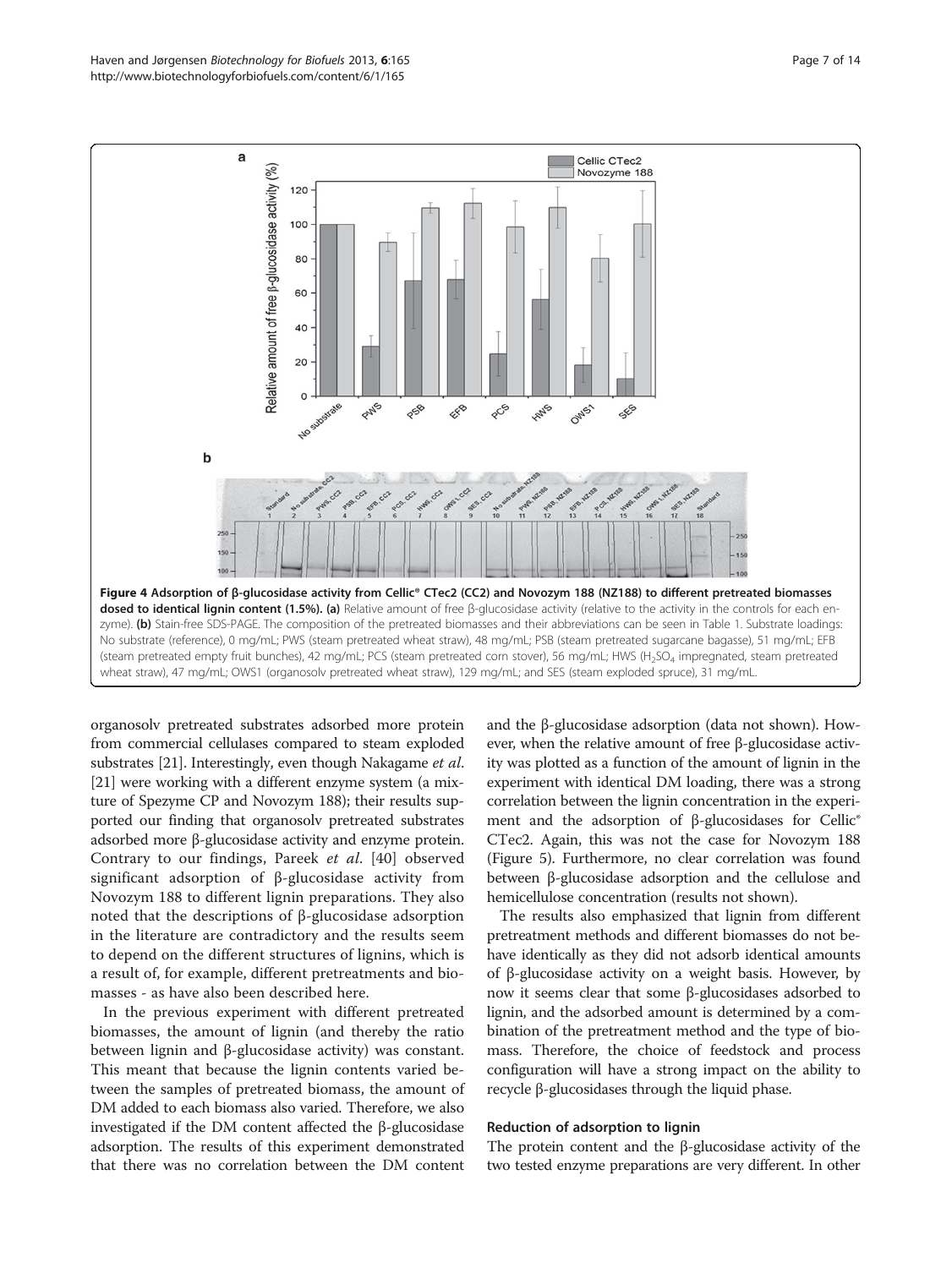



words, when dosing equal amounts of β-glucosidase activity (500 nkat/mL in the experiments) of Novozym 188 and Cellic® CTec2, much more protein is added in experiments with Novozym 188 compared to Cellic® CTec2 (2.06 mg/mL for Cellic® CTec2 and 28.0 mg/mL for Novozym 188).

To evaluate if the protein loading is the cause of the difference in adsorption behavior between β-glucosidases in the two preparations, an experiment was set up where the protein loading was identical (2.1 mg/mL), which mean that the β-glucosidase loading was approximately 500 nkat/mL for Cellic® CTec2 and 37 nkat/mL for Novozym 188. The results demonstrated that even at low protein loadings, the β-glucosidase in Novozym 188 did not adsorb to lignin (relative amount of free β-glucosidase activity without lignin:  $100.0 \pm 3.0\%$ ; with lignin:  $104.9 \pm 1.2\%$ ), contrary to the observations for Cellic® CTec2 (without lignin: 100.0 ±5.1%; with lignin: 65.7 ±3.7%).

Another experiment investigated the effect of the protein level on the β-glucosidase adsorption, comparing the activity of Cellic® CTec2 and Novozym 188 when Cellic® CTec2 was supplemented with protein in the form of bovine serum albumin (BSA) to obtain identical protein concentrations (28.0 mg/mL) as well as β-glucosidase activities (500 nkat/mL). This experiment showed that when supplementing Cellic® CTec2 with BSA to obtain a protein concentration equal to Novozym 188, addition of lignin did not affect the amount of free β-glucosidase activity (Figure 6a). This demonstrated that addition of BSA prevented nonproductive binding of β-glucosidase to lignin,

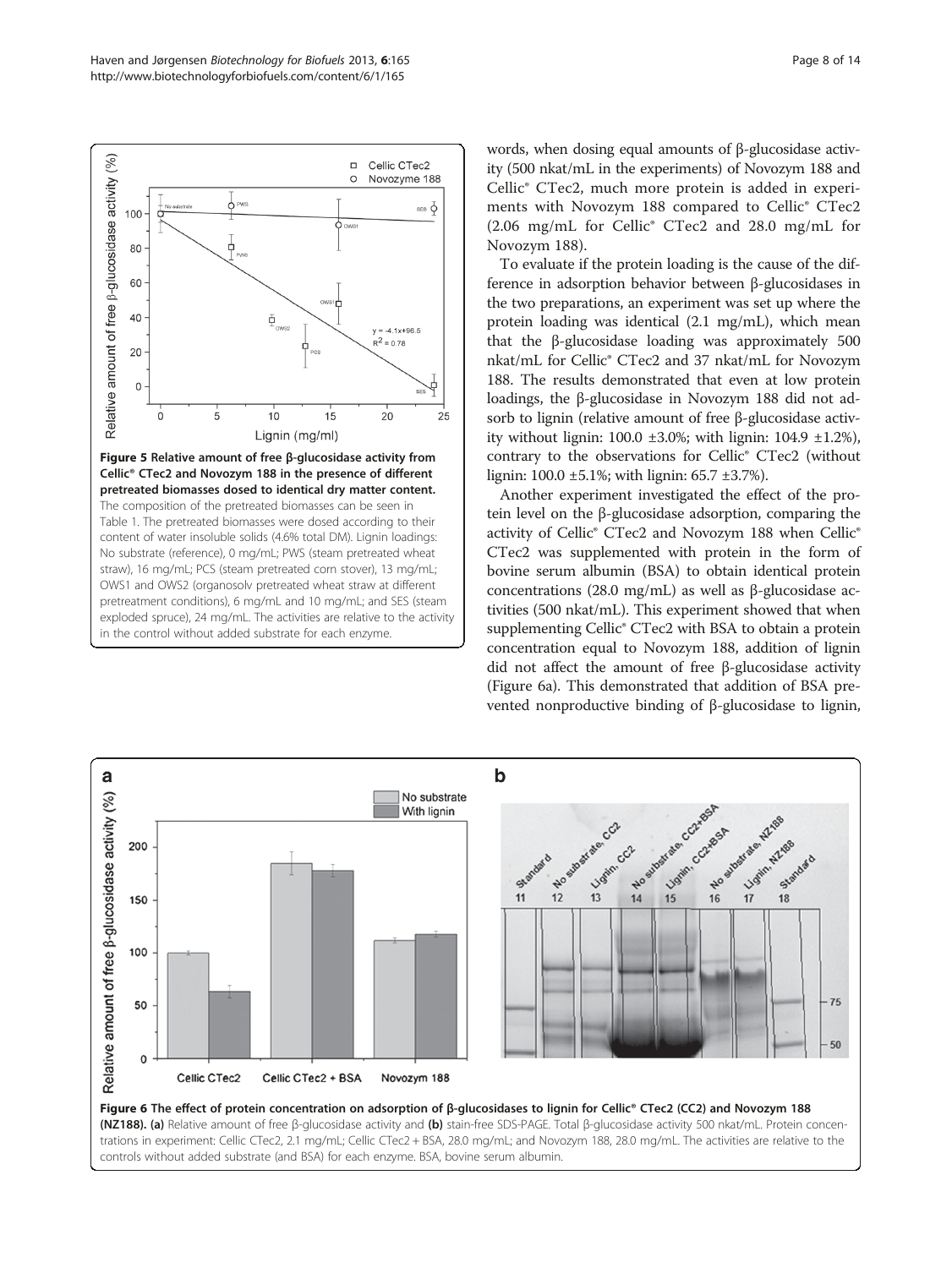possibly by preventing the hydrophobic interactions between β-glucosidases and lignin.

However, addition of BSA to solutions of enzyme also resulted in a large increase in the β-glucosidase activity for Cellic® CTec2 in the experiment without addition of lignin. This was also observed in SDS-PAGE where the intensity of the β-glucosidase band increased (Figure 6b). The reason for this might be that BSA prevents adsorption of β-glucosidases not only to lignin but also to other hydrophobic surfaces (in this case plastic from the centrifuge tubes) during the experiment, confirming that βglucosidases from Cellic® CTec2 adsorbs significantly to hydrophobic surfaces. One could speculate if the adsorption phenomenon described in this paper is just due to adsorption to, for example, plastic and not biomass and lignin. However, all results presented here are relative to controls and should take unspecific adsorption to other surfaces than the added substrate into account. Furthermore, the clear correlation between adsorbed βglucosidases and added lignin underlines that the observed phenomenon is indeed related to adsorption to lignin.

The experiments presented here showed that the adsorption of the β-glucosidase in Cellic® CTec2 could be prevented by adding BSA. Especially for cellulases, it has also previously been reported that addition of BSA can prevent unproductive or unspecific binding to lignin [33,54,55]. However, Yang and Wyman also report that addition of BSA reduced adsorption of β-glucosidases to lignin [33]. This prevention is believed to be through hydrophobic interactions between BSA and the pretreated biomass hindering the hydrophobic interactions between enzyme and lignin, which ultimately leads to an increased amount of free enzyme activity.

Surfactants and surfactant precursors, such as Tween or poly(ethylene glycol) (PEG), have also been observed to increase the amount of free cellulase activity in the liquid phase [39]. Therefore, addition of protein or surfactants has been proposed to work by the same mechanisms when added to the hydrolysis of pretreated biomasses [54]. Most prior work with addition of for example, PEG has been focused on studying the effect on cellulases (endo- and exoglucanases) and not β-glucosidases. To confirm that addition of these types of compounds could also affect the adsorption of β-glucosidases from Cellic<sup>®</sup> CTec2. An experiment was carried out varying concentration of PEG6000 (0% to 15% of DM, PEG with an average molecular weight of 6000 g/mole) on pretreated wheat straw. The results showed that addition of PEG6000 could reduce the adsorption to lignin and increase the amount of free β-glucosidase activity by up to 45% (Figure 7). Furthermore, similar to the experiments with BSA, addition of PEG6000 to samples without substrate also increased the β-glucosidase activity. The results confirmed that



PEG6000 can also prevent unproductive binding of the βglucosidases in Cellic® CTec2 to lignin and possibly also other hydrophobic surfaces, which further supports the hypothesis that the β-glucosidase in Cellic® CTec2 interacts with lignin through hydrophobic interactions.

#### Activity of adsorbed β-glucosidases

As described earlier, our experiments with hydrolysis and fermentation of pretreated wheat straw with Cellic CTec2 at 25% DM showed that although β-glucosidase activity was not found free in solution, cellobiose was not accumulating, indicating that the β-glucosidases were adsorbed but still catalytically active. This was confirmed by experiments where cellobiose was added to the solid residue after hydrolysis and fermentation of pretreated wheat straw. In these experiments, high concentrations of cellobiose (50 g/kg) were very rapidly hydrolyzed, confirming that the adsorbed β-glucosidases were indeed still catalytically active (data not shown).

To get a better understanding of the effect of the adsorption on the activity of the  $β$ -glucosidases, an experiment was set up comparing the activity of free and adsorbed β-glucosidases. This was done by comparing the activity of a β-glucosidase solution with and without addition of lignin and pretreated wheat straw. These data revealed that the adsorption had a small negative effect on the catalytic activity of the β-glucosidases from Cellic® CTec2 reducing this by approximately 15%. Addition of pretreated wheat straw reduced the activity to  $85 \pm 5\%$  of original and lignin from pretreated wheat straw reduced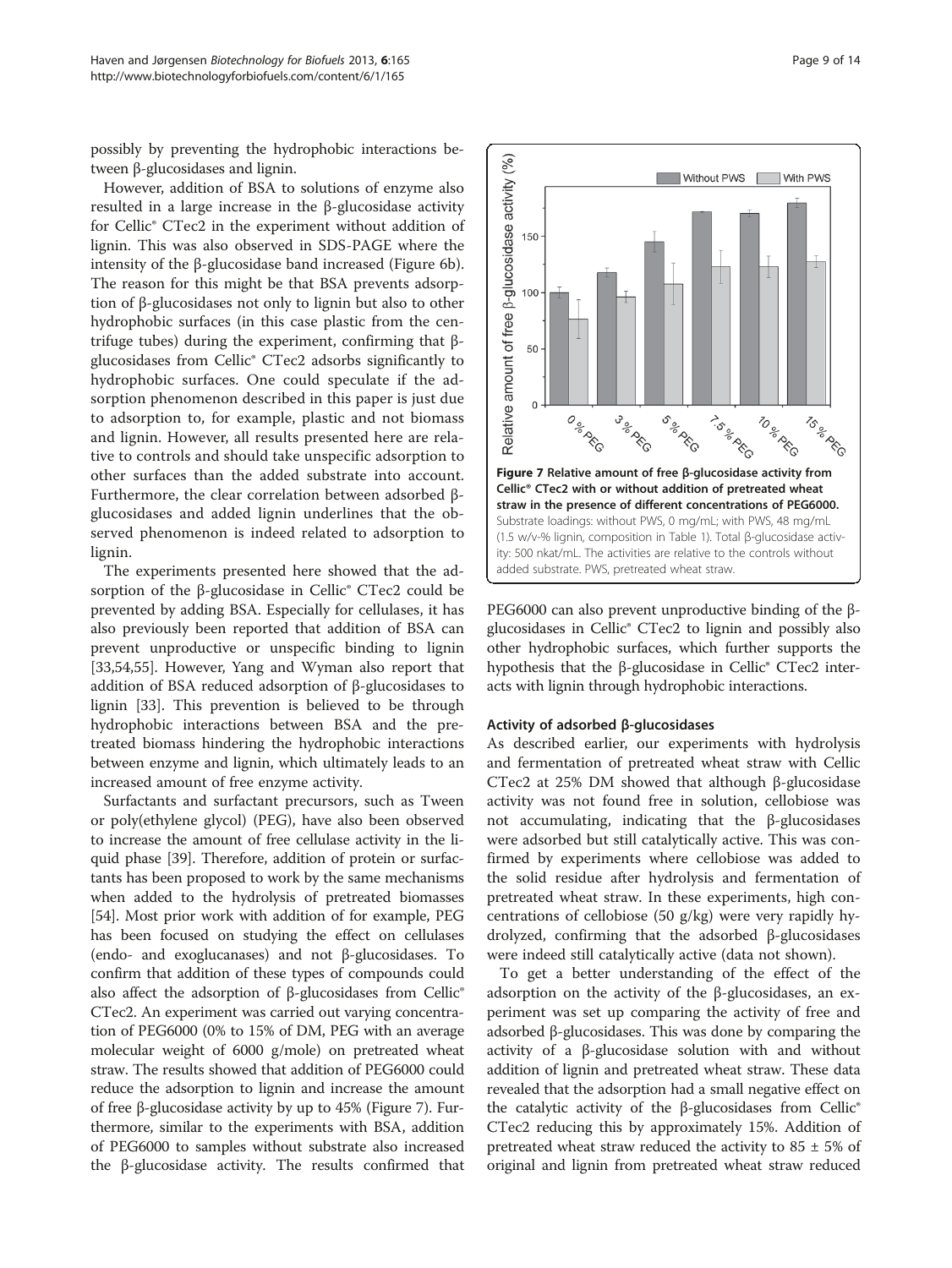the activity to  $85 \pm 8\%$  (in both cases approximately 35%) of the added activity was free in solution). This confirms the finding of Berlin et al. that the presence of lignin can have a small inhibitory effect (8% to 11% inhibition) on β-glucosidases caused by ionic-type or hydrophobic lignin enzyme interactions, even though they used a different β-glucosidase [56]. This inhibition/loss of activity does not seem to be a problem during hydrolysis and fermentation, since we rarely observe build-up of cellobiose even in experiments run at very high solids concentrations. The reason for this is likely that current commercial cellulase preparations contain large amounts of β-glucosidase activity to prevent product inhibition of the cellulase system - the batch of Cellic® CTec2 used here contained approximately  $34,495 \pm 2,935$  nkat/g.

However, the β-glucosidase adsorption to lignin observed here was a problem when trying to recover and recycle the enzymes in Cellic® CTec2 through the liquid phase. In practice, a consequence of the adsorption is that recycling β-glucosidases by this method is not possible unless methods to efficiently desorb the β-glucosidases are identified. Otherwise, β-glucosidases can only be recycled if the residual solids are recycled. The implication of this is that not all β-glucosidases can be recycled since this would lead to build-up of lignin in the process.

# Conclusions

The results presented here show that there is distinct difference between how β-glucosidases can adsorb to lignin. The classical reference β-glucosidase from A. niger (from Novozym 188) does not adsorb significantly to lignin or biomass at the tested conditions, whereas the βglucosidases in newer commercial cellulase preparations, such as Cellic® CTec2, adsorb significantly to lignin in pretreated biomasses. The adsorption to lignin depends on both pretreatment method and the type of biomass, that is, the nature and properties of the lignin. Adsorption could be reduced by addition of BSA or PEG6000 as adsorption to lignin or other surfaces is most likely due to hydrophobic interactions.

Adsorption of β-glucosidases to lignin is not *per se* a problem during hydrolysis and fermentation since the adsorption only seems to have a small negative effect on the catalytic activity. However, it represents a challenge when trying to recycle enzymes during the production of advanced bioethanol.

# Methods

# Raw materials

Wheat straw (Denmark), corn stover (MN, USA), empty fruit bunches from palm oil production (Malaysia), spruce (Sweden) and sugarcane bagasse (LA, USA) were used as raw materials for different pretreatment methods.

### Pretreatment methods

Three different pretreatment methods were used: steam pretreatment (with and without soaking in dilute  $H_2SO_4$ ) in pilot scale at Inbicon A/S (Skærbæk, Denmark) [23]; steam explosion of  $SO_2$ -impregnated biomass in pilot scale at SEKAB E-technology (Örnsköldsvik, Sweden) [57]; and organosolv pretreatment in laboratory scale at University of British Columbia (Vancouver, Canada) [58]. The composition of all the pretreated materials was measured using the National Renewable Energy Laboratory procedure for measuring structural carbohydrates and lignin in biomass [47]. The results of the analysis for the different pretreated biomasses and their pretreatment methods and conditions can be seen in Table 1.

Steam pretreatment of different biomasses (with and without  $H_2SO_4$  impregnation) was done in the Inbicon pilot plant, which is capable of pretreating up to 100 kg/h biomass. The bales of biomass were mechanically cut into pieces of approximately 5 cm and fed to a mixer where biomass and soaking liquid (40 mg  $H_2SO_4$  per kilogram of DM or water) were mixed to obtain approximately 35% to 40% DM. After mixing, the straw was fed into the pretreatment reactor. The residence time and temperature were varied to obtain pretreated material with the desired composition. After pretreatment, the material was washed (3 kg water per kilogram of DM in the biomass added to pretreatment).

Steam-exploded spruce was kindly provided by SEKAB E-technology. Spruce chips were impregnated with dilute sulfurous acid ( $SO_2$  in water,  $SO_2$ : 2% to 3% of dry matter in feedstock) and pretreated at 210°C to 215°C for 5 to 7 min. After pretreatment, the slurry was centrifuged (10 min at  $4200 \times g$ ) to collect the solids, which were used in the experiment described here.

For the organosolv pretreatment of wheat straw, the straw was first milled to pass a 10 mm screen. The pretreatment was done using a custom-built, four-vessel (2 L each) rotating digester made by Aurora Products Ltd. (Savona, BC, Canada) as previously described by Pan et al. [59] and Tu et al. [17]. In each vessel, 75 g dry weight straw and 525 mL cooking liquor (65% ethanol, 1%  $H_2SO_4$ ) were mixed. The cooking time was 60 min at 200°C. The spent liquor was separated by vacuum filtration, and the pulp was washed three times with 300 mL of hot 65% ethanol (approximately 80°C). The washed pulp was homogenized in a standard British pulp disintegrator for 5 min. This material was then washed with 3 L of water.

# Enzymes

Novozym 188 and Cellic® CTec2 (both from Novozymes) were used for the adsorption experiments.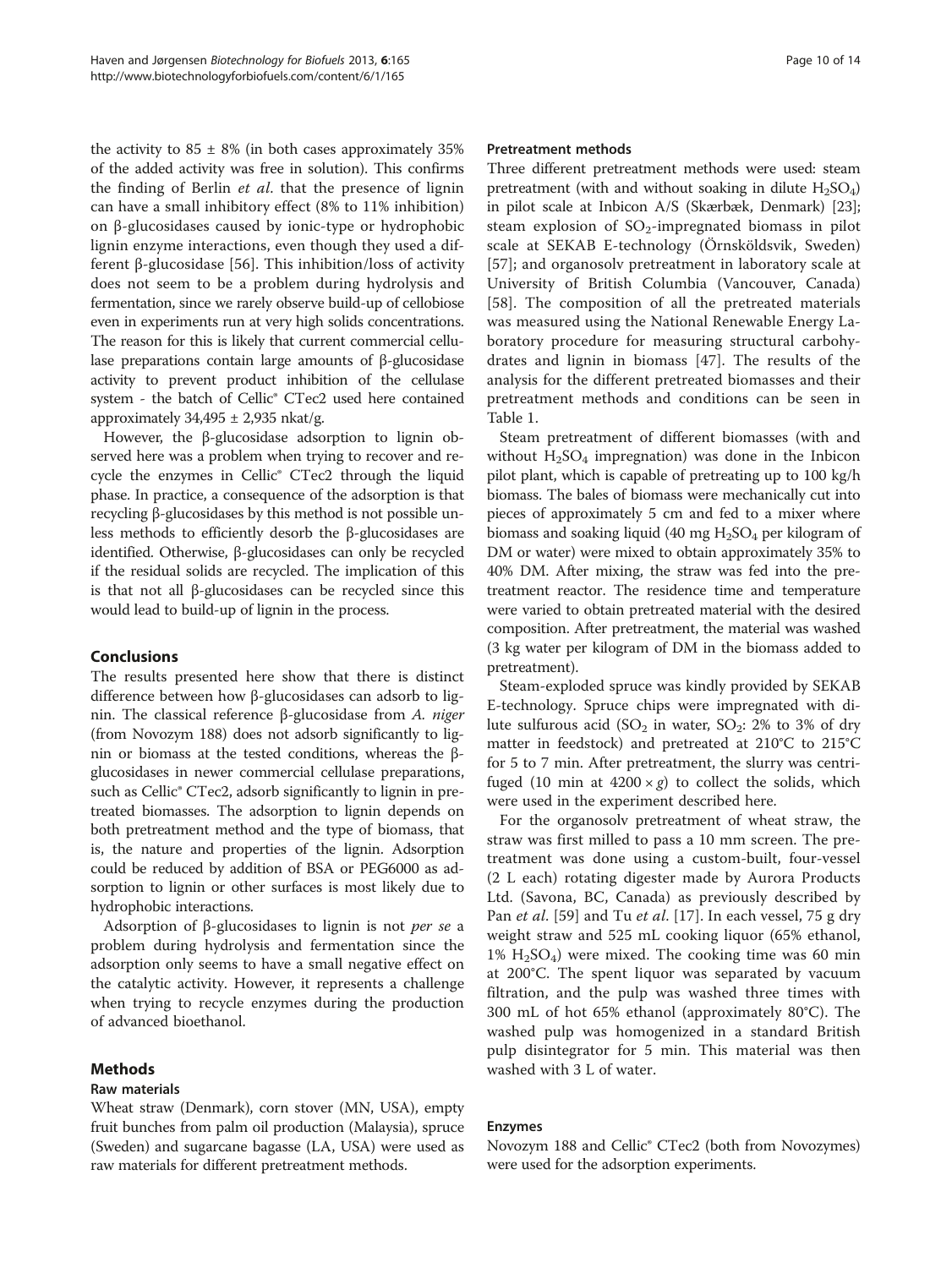#### Purification of lignin

Lignin from steam-pretreated wheat straw was purified enzymatically by hydrolyzing pretreated wheat straw from the Inbicon pilot plant (Skærbæk, Denmark) extensively with a mixture (5:1 v/v) of Celluclast 1.5 L and Novozym 188 (both from Novozymes); the enzyme loading was 75 filter paper units per gram of DM. After hydrolysis, the solid fraction was collected by centrifugation (3000 rpm for 10 min) and thoroughly washed. The solid material was re-suspended in phosphate buffer (pH 7.0) and treated with Alcalase® 2.5 L, type DX (Novozymes) to remove protein. After protein hydrolysis, the solid fraction (lignin) was collected and washed extensively before it was freeze-dried.

### β-glucosidase activity

The β-glucosidase activity was measured using  $p$ -nitrophenyl-β-D-glucopyranoside as substrate [60,61] using a method adjusted to 96-well microplates. First, the enzyme samples were diluted to concentrations within the standard curve with Na-citrate buffer (pH 4.8), that is, 0.056 to 0.556 nkat/mL. For samples containing particles, these were generally removed by centrifugation for 10 min at  $4200 \times g$  before dilution to avoid disturbance of the adsorption equilibrium. Twenty microliters of the enzyme solution and standards was transferred to a 96 well plate. Then 100 μl of 5 mM p-nitrophenyl-β-D-glucopyranoside (Sigma-Aldrich, St. Louis, MO, USA; cat. no. N7006) was added as substrate, and the plate was covered with self-adhesive foil and placed on a heating block at 50°C for 15 min. After incubation, 120 μl of stop solution (0.4 M glycine buffer, pH 10.8) was added along with 20 μl of diluted sample to the sample blanks before absorbance at 405 nm was read on a microplate reader (Multiscan™ FC, Thermo Fisher Scientific, Waltham, MA, USA). The measured β-glucosidase activity of Cellic® CTec2 was approximately  $34,495 \pm 2,935$  nkat/g and for Novozym 188 was  $3,117 \pm 139$  nkat/g.

#### Protein measurement

Protein measurements were made using the ninhydrin assay with acidic hydrolysis of the proteins prior the ninhydrin assay, as previously reported [62].

All samples were analyzed with three repetitions. BSA (Sigma-Aldrich; cat. no. A7906) was used for the standard curve. The protein content of Cellic® CTec2 was  $141 \pm 6$  mg/g and Novozym 188, 175  $\pm 6$  mg/g.

#### SDS-PAGE

SDS-PAGE was done in a Criterion system (BioRad, Hercules, CA, USA) using stain-free gels (Criterion TGX Stain-Free Precast Gels, 4% to 20%) with 18 wells and Tris/glycine/SDS buffer as running buffer. The gels were imaged and analyzed with a Gel Doc EZ system equipped with a stain-free tray. Samples containing Novozym 188 were diluted 1:19 (v/v), and samples with Cellic $^{\circ}$  CTec2 were diluted 1:1 (v/v) prior to sample preparation. This corresponded to protein concentrations of approximately 1.3 to 1.4 mg/mL if the enzymes had not adsorbed to the substrates. This was done by mixing 19 μl sample buffer (Laemmli sample buffer), 1 μl mercaptoethanol (reducing agent) and 20 μl of diluted sample. From this, 30 μl was loaded into each well on the gel. The gels were run at 200 V (constant) for approximately 45 min.

## Hydrolysis and fermentation of pretreated biomass at 25% DM

Pretreated wheat straw was hydrolyzed and fermented at a high DM content in a specially designed reactor employing the principle of free-fall mixing earlier described by Jørgensen et al. [63]. The DM content of pretreated wheat straw was adjusted to 25% (w/w) by addition of water before adjustment of pH to approximately 5.0 with  $Na<sub>2</sub>CO<sub>3</sub>$ . To some of the chambers, PEG 6000 (10 g per kilogram DM) was added before addition of different dosages of Cellic® CTec2. The biomass was hydrolyzed for 144 h at 40°C before cooling the fiber mash to 33°C and adding 1 g Thermosacc Dry per kilogram DM (Lallemand Biofuels & Distilled Spirits, Duluth, GA, USA ) and 4 g yeast extract (Merck, Darmstadt, Germany) for a total of approximately 200 h.

#### Adsorption of β-glucosidases

The adsorption of β-glucosidase activity was estimated by subtracting the amount of free activity (measured in the supernatant by the β-glucosidase) from the amount of activity in reference samples without added substrate.

The experiments were conducted in 12 mL centrifuge tubes with 5 or 10 g total mass. All experiments were conducted in 50 mM Na-citrate buffer at pH 4.8 to avoid changing the surface charge of lignin. During the experiment buffer, substrate and enzyme were dosed and thoroughly mixed, and the tubes were incubated at 33°C at 250 rpm for 1 h. After incubation, all tubes were centrifuged at  $4200 \times g$  for 10 min, and the supernatant was removed and used for analysis of free β-glucosidase activity. The supernatant was diluted with Na-citrate buffer at pH 4.8 prior to measurements; typically, the dilution factor for samples from experiments with Cellic® CTec2 was 800 to 1,200 and for samples with Novozym 188 was 1,000 to 1,500. Unless otherwise stated, both enzymes were in all experiments dosed to a concentration of 500 nkat/mL of liquid based on the activity of the preparation. This corresponds to approximately 2.1 mg protein per milliliter for Cellic® CTec2 and 28.0 mg/mL for Novozym 188. A description of the details of the individual adsorption experiments can be seen in the following paragraphs.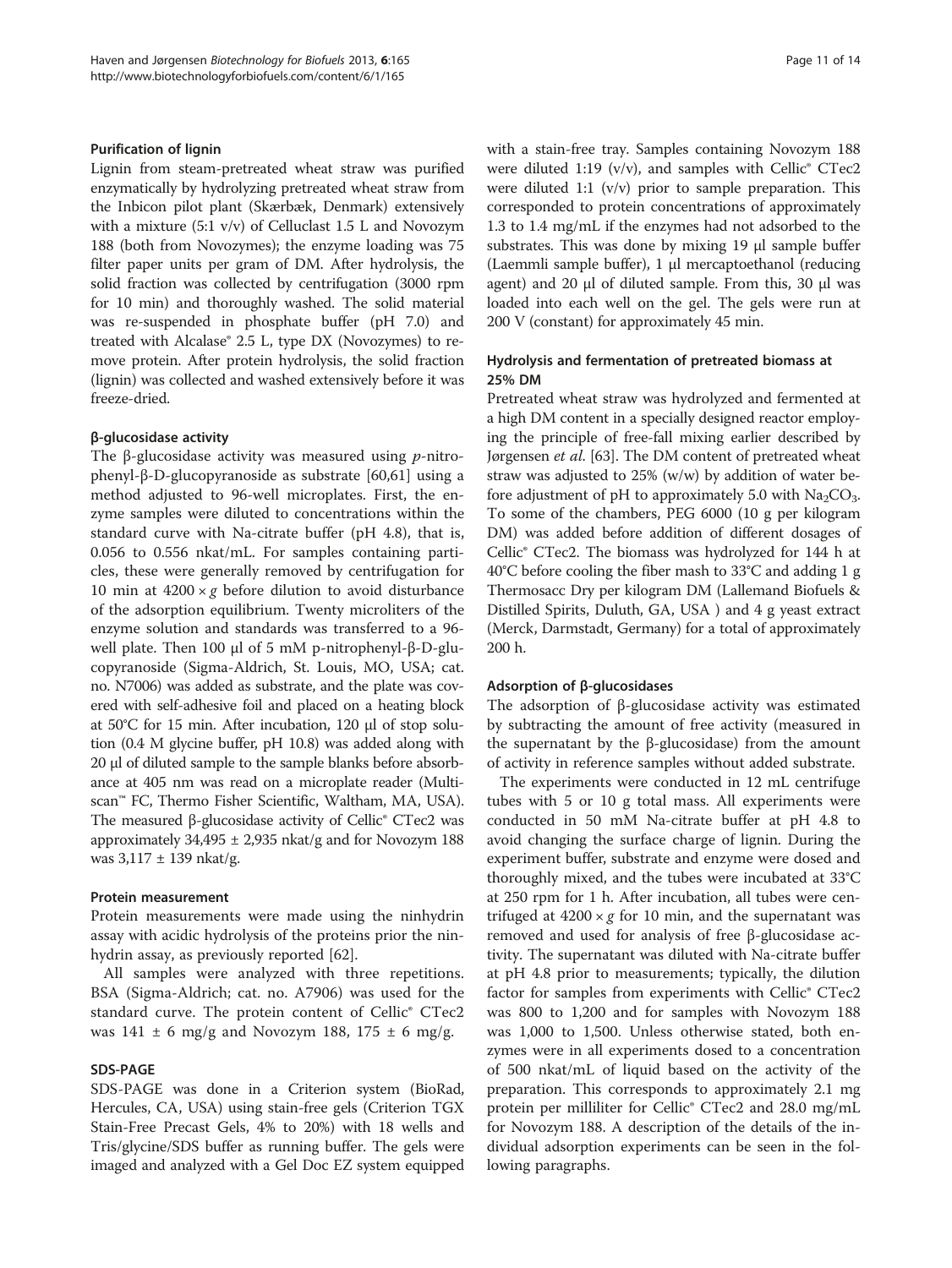#### β-glucosidase adsorption to pretreated wheat straw

Different substrates were used to mimic the constituents of pretreated wheat straw; these were cellulose (filter paper or Avicel®, PH-101, Sigma Aldrich; cat. no. 11365), hemicellulose (arabinoxylan, Megazyme, Bray, Co. Wicklow, Ireland, cat. no. P-WAXYI), purified lignin from pretreated wheat straw (see earlier description of purification procedure) and pretreated wheat straw (for compositional data see Table 1). These substrates were dosed according to their content in the pretreated wheat straw when dosing this to a total lignin loading of 1.5% (w/w). The concentrations of the substrates were: cellulose, 24 mg/mL; hemicellulose, 2 mg/mL; lignin, 15 mg/mL; and pretreated wheat straw, 48 mg/mL.

The effect of different concentrations of enzymatically purified lignin on the amount of free β-glucosidase activity was also tested. The experiment was carried out with lignin loadings of 0% to 7% lignin (w/w) - corresponding to lignin concentrations in the range of 0 to 100 mg/mL.

#### Effect of biomass and pretreatment on β-glucosidase adsorption

To test if lignin from different pretreated biomasses adsorbed β-glucosidase activity differently, the different biomasses were all dosed according to their lignin content to a loading of 1.5% lignin (w/w); the composition of the pretreated biomasses and abbreviations can be seen in Table 1. The added amounts were: PWS, 48 mg/mL; PSB, 51 mg/mL; EFB, 42 mg/mL; PCS, 56 mg/mL; HWS, 47 mg/mL; OWS1, 129 mg/mL; and SES, 31 mg/mL.

We also tested the effect of adding identical amounts of water-insoluble solids from the different pretreated biomasses. Here, 4.55 w/w-% DM was added to the experiment, resulting in different lignin concentrations: PWS, 16 mg/mL; PCS, 13 mg/mL; OWS1, 6 mg/mL; OWS2, 10 mg/mL; and SES, 24 mg/mL.

#### Reduction of adsorption to lignin

The effect of protein loading, adding identical amounts of protein  $(2.1 \text{ g/mL})$  of the two enzyme preparations, was also tested. This resulted in different β-glucosidase loadings: Cellic® CTec2, 500 nkat/mL; Novozym 188, 37 nkat/mL. The experiment was carried out with 3 w/w-% purified lignin (96 mg/mL).

The effect of the protein addition on the β-glucosidase adsorption to lignin was investigated by dosing identical amounts of β-glucosidase activity (500 nkat/mL) of the two enzymes and then supplementing Cellic® CTec2 with BSA (Sigma-Aldrich; cat. no. 7906) to reach identical protein loadings (28 mg/mL). The experiment was carried out at 3 w/w-% lignin from either purified lignin or pretreated wheat straw giving a substrate loading of 32 mg/ mL for lignin and 96 mg/mL for pretreated wheat straw.

To investigate the potential for reducing the adsorption of β-glucosidase from Cellic® CTec2 to lignin, we investigated the effect of adding different concentrations of PEG6000 with an average molecular weight of 6000 g/ mole to pretreated wheat straw. The experiment was carried out with steam-pretreated wheat straw at 1.5 w/w-% lignin (48 mg/g) and with concentrations of PEG6000 between 0% and 15% of lignin (0 to 7.2 mg/g).

#### Activity of adsorbed β-glucosidases

The effect of adsorption to lignin of the β-glucosidases was evaluated by measuring the β-glucosidase activity of the suspension of lignin and Cellic® CTec2 after incubation without prior separation into liquid and solid phase. Since the samples were heavily diluted (dilution factors between 800 and 1,200) before measurement of β-glucosidase activity, the presence of particles did not affect the assay. The experiment was carried out at 1.5 w/w-% lignin from either purified lignin or pretreated wheat straw.

#### Statistical analyses

All statistical analyses were performed using GraphPad Prism version 5.04 for Windows (GraphPad Software, San Diego, California, USA).

#### Abbreviations

BSA: Bovine serum albumin; CC2: Cellic® CTec2; DM: Dry matter; EFB: Steampretreated empty fruit bunches; HWS: H2SO4-impregnated steam-pretreated wheat straw; NZ188: Novozym 188; OWS: organosolv-pretreated wheat straw; PCS: Steam-pretreated corn stover; PEG: Poly(ethylene glycol); PEG6000: Poly (ethylene glycol) with an average molecular weight of 6000 g/mol; PSB: Steam-pretreated sugarcane bagasse; PWS: Steam-pretreated wheat straw; SES: Steam-exploded spruce.

#### Competing interests

MØH is employed as an industrial PhD student at DONG Energy, who may have a financial interest in this work. HJ declares no competing interests.

#### Authors' contributions

MØH and HJ conceived and designed various aspects of the experiments. MØH carried out the experiments, analyzed the results and drafted the manuscript; HJ helped write and review the manuscript. Both authors read and approved the final manuscript.

#### Acknowledgements

SEKAB AB, Sweden, is gratefully thanked for supplying the steam-exploded spruce. Kit Kellebierg Mogensen is gratefully thanked for providing the pretreated samples from the Inbicon pilot plant. HJ would like to thank the Forestry Products Biotechnology/Bioenergy Group, Department of Wood Science, Faculty of Forestry, University of British Columbia for assisting with organosolv pretreatment of wheat straw. Novozymes is thanked for the gift of the Alcalase® enzyme. The project was financially supported by the Danish Agency for Science, Technology and Innovation, grant no. 09–053694.

#### Received: 15 July 2013 Accepted: 14 November 2013 Published: 25 November 2013

#### References

- 1. Larsen J, Haven MØ, Thirup L: Inbicon makes lignocellulosic ethanol a commercial reality. Biomass Bioenergy 2012, 46:36–45.
- 2. Lignocellulosic bioethanol plant. [http://www.abengoabioenergy.com/ web/en/index.html]
- 3. Lignocellulosic bio-ethanol. [http://www.betarenewables.com/]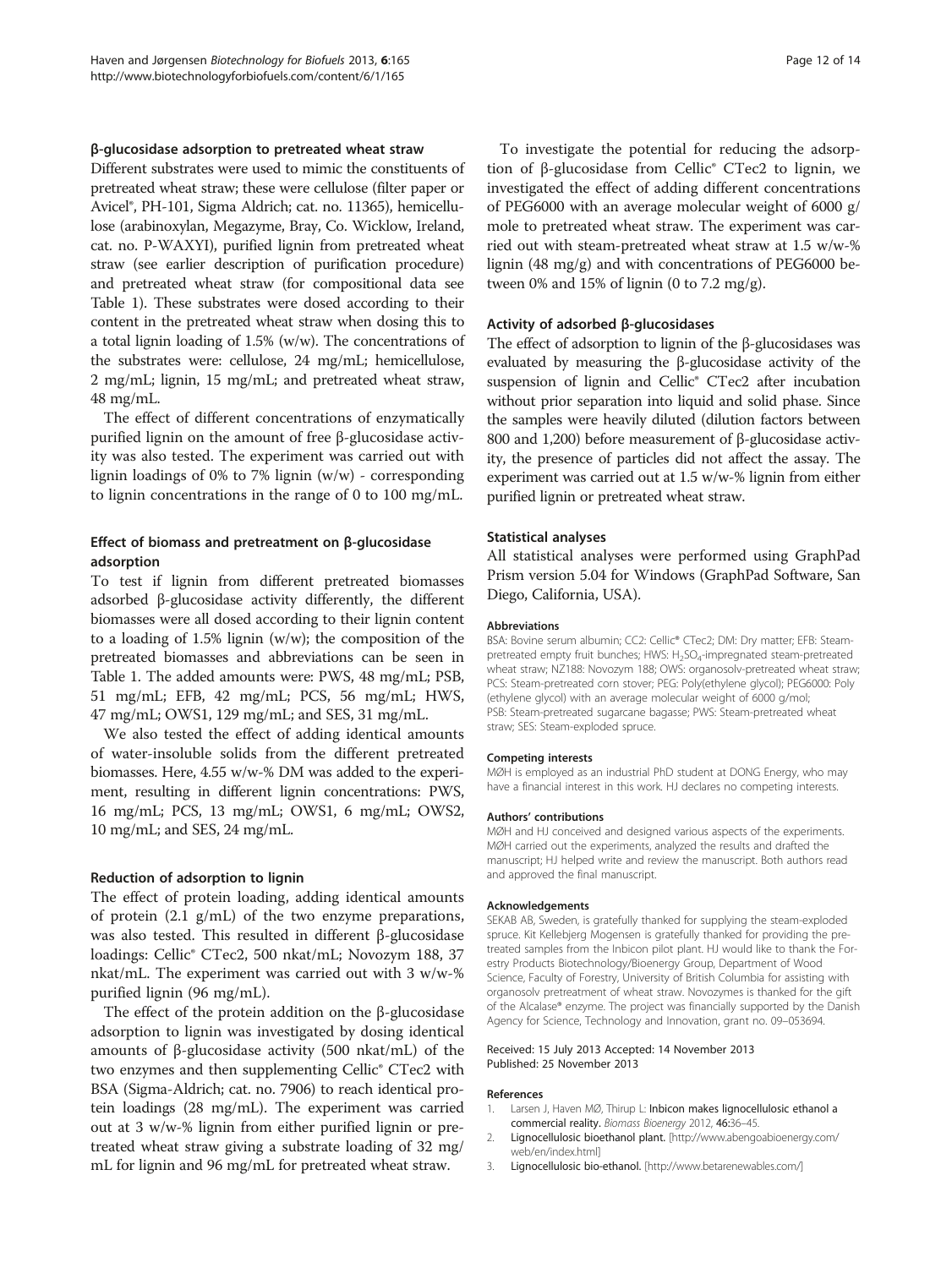- 4. Cellulosic ethanol. [http://biofuels.dupont.com/cellulosic-ethanol/nevadasite-ce-facility/]
- 5. Advanced biofuels becoming reality with Novozymes' new enzyme technology. [http://www.novozymes.com/en/news/news-archive/Pages/ Advanced-biofuels-becoming-reality-with-Novozymes-new-enzymetechnology.aspx]
- 6. Genencor launches a market-leading enzyme product to advance cellulosic biofuel production worldwide. [http://biosciences.dupont.com/ media/news-archive/news/2011/genencor-launches-a-market-leadingenzyme-product-to-advance-cellulosic-biofuel-production-worldwide/]
- Humbird D, Davis R, Tao L, Kinchin C, Hsu D, Aden A, Schoen P, Lukas J, Olthof B, Worley M, Sexton D, Dudgeon D: Process design and economics for biochemical conversion of lignocellulosic biomass to ethanol - dilute-acid pretreatment and enzymatic hydrolysis of corn stover. Technical report NREL/TP-5100-47764. Golden, CO: National Renewable Energy Laboratory; 2011.
- Larsen J, Petersen MØ, Thirup L, Li HW, Iversen FK: The IBUS process lignocellulosic bioethanol close to a commercial reality. Chem Eng Technol 2008, 31:765–772.
- 9. Barta Z, Kovács K, Reczey K, Zacchi G: Process design and economics of on-site cellulase production on various carbon sources in a softwoodbased ethanol plant. Enzyme Research 2010, 2010:734182.
- 10. Tu M, Chandra RP, Saddler JN: Evaluating the distribution of cellulases and the recycling of free cellulases during the hydrolysis of lignocellulosic substrates. Biotechnol Prog 2007, 23:398–406.
- 11. Sinitsyn AP, Bungay ML, Clesceri LS, Bungay HR: Recovery of enzymes from the insoluble residue of hydrolyzed wood. Appl Biochem Biotechnol 1983, 8:25–29.
- 12. Sinitsyn AP, Bungay HR, Clesceri LS: Enzyme management in the iotech process. Biotechnol Bioeng 1983, 25:1393–1399.
- 13. Lee D, Yu AHC, Saddler JN: Evaluation of cellulase recycling strategies for the hydrolysis of lignocellulosic substrates. Biotechnol Bioeng 1995, 45:328–336.
- 14. Ramos LP, Breuil C, Saddler JN: The use of enzyme recycling and the influence of sugar accumulation on cellulose hydrolysis by Trichoderma cellulases. Enzyme Microb Technol 1993, 15:19–25.
- 15. Vallander L, Eriksson KE: Enzyme recirculation in saccharification of lignocellulosic materials. Enzyme Microb Technol 1987, 9:714–720.
- 16. Qi B, Chen X, Su Y, Wan Y: Enzyme adsorption and recycling during hydrolysis of wheat straw lignocellulose. Bioresour Technol 2011, 102:2881–2889.
- 17. Tu M, Chandra RP, Saddler JN: Recycling cellulases during the hydrolysis of steam exploded and ethanol pretreated lodgepole pine. Biotechnol Prog 2007, 23:1130-1137
- 18. Lu Y, Yang B, Gregg D, Saddler JN, Mansfield SD: Cellulase adsorption and an evaluation of enzyme recycle during hydrolysis of steam-exploded softwood residues. Appl Biochem Biotechnol 2002, 98–100:641–654.
- 19. Jørgensen H, Kristensen JB, Felby C: Enzymatic conversion of lignocellulose into fermentable sugars: challenges and opportunities. Biofuels, Bioproducts & Biorefining 2007, 1:119–134.
- 20. Higuchi T: Lignin biochemistry biosynthesis and biodegradation. Wood Science and Technology 1990, 24:23–63.
- 21. Nakagame S, Chandra R, Saddler JN: The effect of isolated lignins, obtained from a range of pretreated lignocellulosic substrates, on enzymatic hydrolysis. Biotech Bioeng 2010, 105:871–879.
- 22. Öhgren K, Bura R, Saddler J, Zacchi G: Effect of hemicellulose and lignin removal on enzymatic hydrolysis of steam pretreated corn stover. Bioresour Technol 2007, 98:2503–2510.
- 23. Petersen MØ, Larsen J, Thomsen MH: Optimization of hydrothermal pretreatment of wheat straw for production of bioethanol at low water consumption without addition of chemicals. Biomass and Bioenergy 2009, 33:834–840.
- 24. Selig MJ, Knoshaug EP, Adney WS, Himmel ME, Decker SR: Synergistic enhancement of cellobiohydrolase performance on pretreated corn stover by addition of xylanase and esterase acitivities. Biores Technol 2008, 99:4997–5005.
- 25. Arantes V, Saddler JN: Access to cellulose limits the efficiency of enzymatic hydrolysis: the role of amorphogenesis. Biotechnol Biofuels 2010, 3:4.
- 26. Vaaje-Kolstad G, Westereng B, Horn SJ, Liu Z, Zhai H, Sørlie M, Eijsink VGH: An oxidative enzyme boosting the enzymatic conversion of recalcitrant polysaccharides. Science 2010, 330:219–222.
- 27. Tatsumoto K, Baker JO, Tucker MP, Oh KK, Mohagheghi A, Grohmann K, Himmel ME: Digestion of pretreated aspen substrates. Appl Biochem Biotechnol 1988, 18:159–174.
- 28. Singh A, Kumar PKR, Schügerl K: Adsorption and reuse of cellulases during saccharification of cellulosic materials. *J Biotechnol* 1991, 18:205–212.
- 29. Moloney A, Coughlan MP: Sorption of Talaromyces emersonii cellulases on cellulosic substrate. Biotech Bioeng 1983, 25:271–280.
- 30. Xu F, Ding H, Osborn D, Tejirian A, Brown K, Albano W, Sheehy N, Langston J: Partition of enzymes between the solvent and insoluble substrate during the hydrolysis of lignocellulose by cellulases. J Mol Catal B: Enzym 2008, 51:42–48.
- 31. Berlin A, Gilkes N, Kurabi A, Bura R, Tu M, Kilburn D, Saddler J: Weak ligninbinding enzymes: a novel approach to improve activity of cellulases for hydrolysis of lignocellulosics. Appl Biochem Biotechnol 2005, 121:163–170.
- 32. Xu F, Ding H, Osborn D, Tejirian A, Brown K, Albano W, Sheehy N, Langston J: Partition of enzymes between the solvent and insoluble substrate during the hydrolysis of lignocellulose by cellulases. Journal of Molecular Catalysis B: Enzymatic 2008, 51:42–48.
- 33. Yang B, Wyman CE: BSA treatment to enhance enzymatic hydrolysis of cellulose in lignin containing substrates. Biotech Bioeng 2006, 94:611–617.
- 34. Helle SS, Duff SJB, Cooper DG: Effect of surfactants on cellulose hydrolysis. Biotech Bioeng 1993, 42:611–617.
- 35. Alkasrawi M, Eriksson T, Borjesson J, Wingren A, Galbe M, Tjerneld F, Zacchi G: The effect of Tween-20 on simultaneous saccharification and fermentation of softwood to ethanol. Enzyme Microb Technol 2003, 33:71-78
- 36. Kaar WE, Holtzapple MT: Benefits from tween during enzymic hydrolysis of corn stover. Biotechnol Bioeng 1998, 59:419–427.
- 37. Börjesson J, Engqvist M, Sipos B, Tjerneld F: Effect of poly (ethylene glycol) on enzymatic hydrolysis and adsorption of cellulase enzymes to pretreated lignocellulose. Enzyme Microb Technol 2007, 41:186–195.
- 38. Börjesson J, Peterson R, Tjerneld F: Enhanced enzymatic conversion of softwood lignocellulose by poly(ethylene glycol) addition. Enzyme Microb Technol 2007, 40:754–762.
- Kristensen JB, Börjesson J, Bruun MH, Tjerneld F, Jørgensen H: Use of surface active additives in enzymatic hydrolysis of wheat straw lignocellulose. Enzyme Microb Technol 2007, 40:888-895.
- 40. Pareek N, Gillgren T, Jönsson LJ: Adsorption of proteins involved in hydrolysis of lignocellulose on lignins and hemicelluloses. Bioresource Technology 2013, 148:70–77.
- 41. Pribowo A, Arantes V, Saddler JN: The adsorption and enzyme activity profiles of specific Trichoderma reesei cellulase/xylanase components when hydrolyzing steam pretreated corn stover. Enzyme Microb Technol 2012, 50:195–203.
- 42. Várnai A, Viikari L, Marjamaa K, Siika-Aho M: Adsorption of monocomponent enzymes in enzyme mixture analyzed quantitatively during hydrolysis of lignocellulose substrates. Biores Technol 2010, 102:1220–1227.
- 43. Beldman G, Voragen AGJ, Rombouts FM, Searle-van Leeuwen MF, Pilnik W: Adsorption and kinetic behaviour of purified endoglucanases and exoglucanases from Trichoderma viride. Biotech Bioeng 1987, 30:251-257.
- Otter DE, Munro PA, Scott GK, Geddes R: Desorption of Trichoderma reesei cellulase from cellulose by a range of desorbents. Biotechnol Bioeng 1989, 34:291–298.
- 45. Reese ET: Elution of cellulase from cellulose. Process Biochem 1982, 17:2–6.
- Zhu Z, Sathitsuksanoh N, Zhang Y-HP: Direct quantitative determination of adsorbed cellulase on lignocellulosic biomass with its application to study cellulase desorption for potential recycling. Analyst 2009, 134:2267–2272.
- 47. Sluiter A, Hames B, Ruiz R, Scarlata C, Sluiter J, Templeton D, Crocker D: Determination of Structural Carbohydrates and Lignin in Biomass. Technical report NREL/TP-510-42618. Golden, CO: National Renewable Energy Laboratory; 2008.
- 48. Funaoka M, Kako T, Abe I: Condensation of lignin during heating of wood. Wood Sci Technol 1990, 24:277–288.
- 49. Shevchenko SM, Beatson RP, Saddler JN: The nature of lignin from steam explosion enzymatic hydrolysis of softwood - structural features and possible uses. Appl Biochem Biotechnol 1999, 77–9:867–876.
- 50. Hu F, Jung S, Ragauskas A: Pseudo-lignin formation and its impact on enzymatic hydrolysis. Bioresour Technol 2012, 117:7–12.
- 51. Hu F, Jung S, Ragauskas A: Impact of pseudolignin versus dilute acidpretreated lignin on enzymatic hydrolysis of cellulose. ACS Sustainable Chemistry & Engineering 2013, 1:62–65.